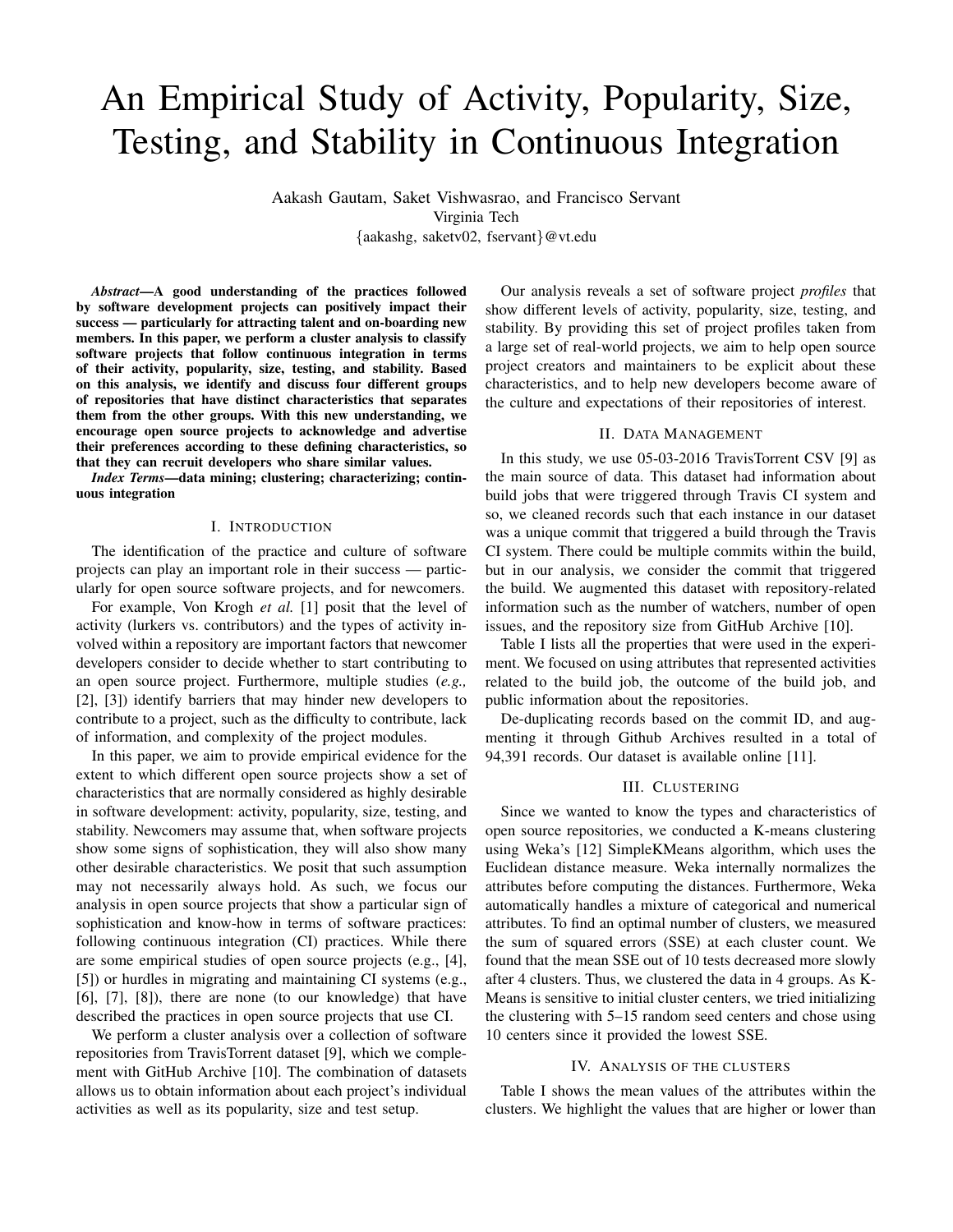the mean values for all projects by more than one median absolute deviation (MAD). We use MAD as a robust measure that is more resilient to outliers than the standard deviation. Comparing the values of each cluster, we can identify some distinct characteristics.

#### *A. Cluster 1: The test-priority repositories*

These repositories have a test-first attitude with high test density. We hypothesize that their priority on tests help them to identify issues, achieving fair stability in builds — despite having smaller teams and significantly larger code churn rates.

*1) Activity:* A small number of highly prolific developers contribute to high code churn. They also describe their changes more succinctly than other cluster's developers. The pull requests in this cluster are relatively less verbose (averaging 15.5 words) in the title and description of the pull requests than the overall mean (34.8 words). This cluster actually lies on the lower quarter in terms of verbosity, since the  $25<sup>th</sup>$ percentile is 16.26. A possible explanation for these short change descriptions may involve the cluster's small team sizes: committers in this cluster possibly assume that their colleagues understand the unexplained changes in pull requests.

A typical build in a repository in this cluster showed a high churn rate (100.2), which lies at the top 12% of all the repositories in the dataset. Correspondingly, builds in this cluster also showed a large number of modified files. Additionally, since these repositories have small team sizes, their number of contributions per team member is highest among clusters — they have highly prolific developers. A typical repository in this cluster gets 351.7 commits from each contributor — the mean for all repositories was 154.

*2) Popularity:* Surprisingly, despite the strong emphasis that these repositories put on testing, they showed the lowest values in popularity metrics. When compared to the overall mean, they have far fewer forks (29.3 compared to 117.4), fewer watchers (167.4 compared to 533.2), and smaller team sizes (6.2 compared to 10.4).

*3) Size:* Despite having small team sizes, these number of open issues does not deviate much from the overall mean. In the dataset, we notice a weak positive correlation between the number of members in a team and the number of open issues (Spearman's rho=  $0.329$ ;  $p < 2.2e-16$ ). We posit that the high test density in these repositories facilitates identifying issues in the code. Another unique property of these repositories is that they have a large size (in  $KB$ ) — among the top 10%.

*4) Testing:* These repositories have about 3 times the mean test density. The centroid point in the cluster has 8769 lines in the test cases per 1000 executable production source lines of code. The  $95<sup>th</sup>$  percentile of test lines is 2683.43 so, this group of repositories fall in the top 5% of the entire population in terms of number of test lines. This group also has larger number of test cases and test asserts per 1000 executable production source lines of code both of which lie above the 95<sup>th</sup> percentile. A previous study had found weak correlation (Spearman's rho  $= 0.207$ ) between the number of developers and test cases [13] but this group is anomalous to that finding.

*5) Stability:* We find that the builds triggered in these repositories have a success rate of 0.73, which is comparable to the overall mean of 0.72. We hypothesize that despite having largest source code churn rate, the builds are fairly stable because of the high test density.

## *B. Cluster 2: The popular, high-flying repositories in the block*

This group of repositories lies on the other extreme of the testing priority spectrum where they are large and popular, but tend to set low-priority to testing.

*1) Activity:* The mean churn rate within the cluster is 80.4 whereas the population mean is 88.4 from which we can infer that they make smaller changes in a typical commit. They also tend to have pull requests that have most words in the title and message (45.8 words compared to 34.8 overall mean). We posit that this verbosity is necessary to helps others to understand because they tend to have a large team size.

Furthermore, the commits on these repositories are on a subset of files that are frequently updated whereas other files are not modified often. The files that are changed have a mean of 28 unique commits over the last three months whereas across the repositories the mean is 23 and the  $75<sup>th</sup>$  percentile is 25. Since developers are mostly working on a fixed subset of the code, they are not adding tests cases. This can be seen from "tests added" attribute in Table I where the number of tests added is 0.00 in contrast to the 0.04 mean across repositories.

*2) Popularity:* The repositories within this cluster have the largest number of watchers. They also have the largest number of forks with an mean of 453.75 forks. The overall mean is 117.41 and the  $90<sup>th</sup>$  percentile is 314 which shows that these repositories are extremely popular in GitHub.

The group of repositories in this cluster also have the largest team size with mean size of 22.6. The overall mean team size of the population is 10.4 and  $75<sup>th</sup>$  percentile is 12.0. Probably because they have a large team size, this group of repository has the lowest per user commits among the entire population (72.1 versus the overall mean of 154.0) signaling that at when team sizes are large, some developers may contribute less. Similarly, this group of repositories have the least amount of source code line changes in a typical commit.

*3) Size:* The repositories within this cluster lie in the top 10% of the largest code bases in Github that uses Travis CI system. They have a mean of 64802.13 executable production source lines of code whereas the overall mean is 24762.68 and the 90<sup>th</sup> percentile is 57356 lines.

These repositories have a large number of open issues that lie among the top 15% among all the repositories. Since they have the largest code base of all the groups of repositories, it is intuitive to expect larger number of issues in the code. In addition, we hypothesize that having a large number of watchers and forks helps in identifying and reporting issues in the project despite having a low number of test cases.

*4) Testing:* We see that the repositories within this cluster do not prioritize tests like the repositories in cluster 1. The mean for test lines per 1000 production lines of code in this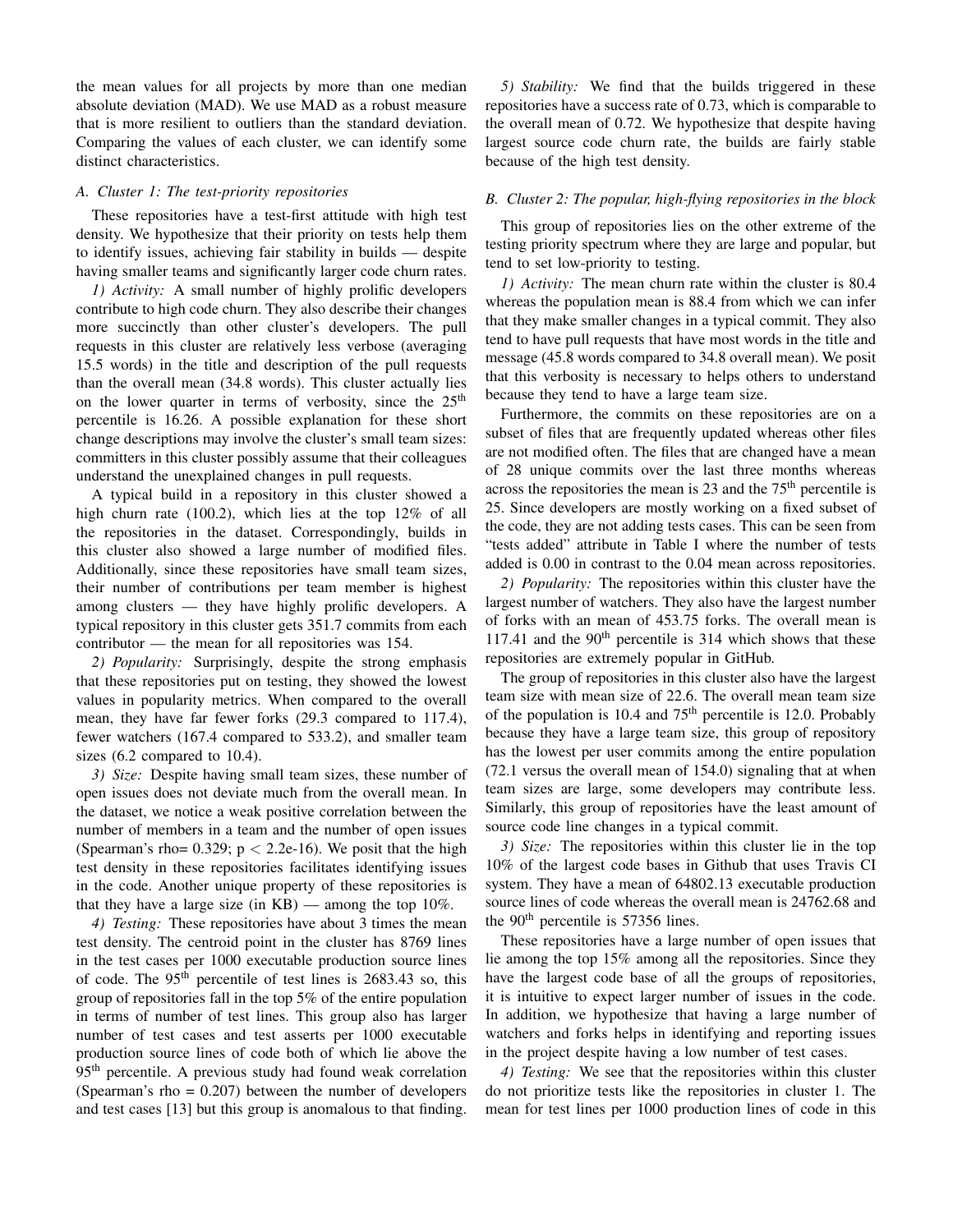| <b>TABLE I</b>                                                                                                                |  |
|-------------------------------------------------------------------------------------------------------------------------------|--|
| MEAN VALUES FOR THE 25 ATTRIBUTES OF THE 4 CLUSTERS IDENTIFIED IN OUR K-MEANS CLUSTER ANALYSIS. WE HIGHLIGHT VALUES LOWER AND |  |
| HIGHER THAN THE OVERALL (FULL DATA) MEAN VALUES BY ONE MEDIAN ABSOLUTE DEVIATION (MAD).                                       |  |

| Attribute<br>Type | Attribute                                    | Full Data<br>(94257) | $Cluster-1$<br>(12136) | $Cluster-2$<br>(16979) | $Cluster-3$<br>(51924) | $Cluster-4$<br>(13218) |
|-------------------|----------------------------------------------|----------------------|------------------------|------------------------|------------------------|------------------------|
|                   |                                              |                      |                        |                        |                        |                        |
| Activity          | # files added                                | $\overline{1.0}$     | 1.1                    | 0.8                    | 0.9                    | $\overline{1.2}$       |
| per               | # files deleted                              | 0.5                  | 0.7                    | 0.8                    | 0.3                    | 0.5                    |
| Build             | # files modified                             | 4.5<br>4.4           | 5.1<br>4.7             | 4.1<br>4.5             | 4.5<br>4.3             | 4.4<br>4.1             |
|                   | # src files changed                          | 0.5                  | 0.6                    | 0.4                    | 0.4                    | 0.7                    |
|                   | # doc files changed<br># other files changed | 1.0                  | 1.6                    | 0.8                    | 1.0                    | 1.1                    |
|                   |                                              |                      |                        |                        |                        |                        |
|                   | # code lines changed                         | 88.4                 | 100.2                  | 80.4                   | 88.6                   | 87.1                   |
|                   | # tests added                                | 0.04                 | 0.02                   | 0.00                   | 0.06                   | 0.01                   |
|                   | # tests deleted                              | 0.2                  | 0.2                    | 0.1                    | 0.2                    | 0.2                    |
|                   | # test lines changed                         | 32.4                 | 30.9                   | 31.3                   | 33.1                   | 32.5                   |
|                   | # commits in the build                       | 2.5                  | 2.6                    | 2.5                    | 2.4                    | 2.6                    |
|                   | # commits on files touched                   | 23.2                 | 23.5                   | 28.6                   | 22.3                   | 19.4                   |
|                   | # contributions per member                   | 154.0                | 351.7                  | 72.1                   | 147.0                  | 105.0                  |
|                   | # words in pull request                      | 34.8                 | 15.5                   | 45.8                   | 35.8                   | 34.6                   |
|                   | % by core team member                        | 0.82                 | 0.56                   | 0.80                   | 0.88                   | 0.81                   |
| Popularity        | # watchers*                                  | 533.2                | 167.4                  | 1,852.1                | 180.4                  | 561.0                  |
|                   | $#$ forks <sup>*</sup>                       | 117.4                | 29.3                   | 453.8                  | 33.9                   | 94.4                   |
|                   | # team members                               | 10.4                 | 6.2                    | 22.6                   | 8.2                    | 7.5                    |
| Size              | sloc                                         | 24,762.7             | 20,179.1               | 64,802.1               | 16,180.7               | 11,251.3               |
|                   | # open issues*                               | 22.5                 | 23.4                   | 52.3                   | 10.5                   | 30.1                   |
|                   | repository size $(KB)^*$                     | 24,503.9             | 42,921.2               | 26,256.2               | 18,778.5               | 27,834.2               |
| Test              | # test cases per kloc                        | 230.2                | 484.8                  | 120.3                  | 215.3                  | 196.4                  |
| Suite             | # test lines per kloc                        | 3,202.1              | 8,769.8                | 1,547.5                | 2,650.5                | 2,382.0                |
| Size              | # assert cases per kloc                      | 506.4                | 1,086.7                | 270.3                  | 470.3                  | 418.2                  |
| Stability         | % of build success                           | 0.72                 | 0.73                   | 0.74                   | 0.76                   | 0.51                   |
| Example           |                                              |                      | 'jruby/warbler',       | 'resque/resque',       | 'rdoc/rdoc',           | 'opal/opal',           |
| projects          |                                              |                      | 'rspec/rspec-rails'    | 'mitchellh/vagrant'    | 'alecgorge/jsonapi'    | 'lsegal/yard'          |

Attributes marked with \* were obtained from GitHub Archive. The remaining attributes were obtained from TravisTorrent.

cluster is 1547.5 whereas the overall mean is 3202.06. Likewise, compared to the overall mean, this cluster of repositories have fewer test cases (120.32 compared to 230.22) and test asserts (270.3 compared to 506.4) per 1000 lines of code.

*5) Stability:* The builds were successful 74% of the time which is comparable to the overall mean of 72%.

# *C. Cluster 3: The average Joes*

This is the largest of all four clusters with 55% of the instances falling under this cluster. Two interesting observations of the cluster are that the core team members tend to be more involved in the projects than volunteers and that these repositories have a significantly low number of open issues.

*1) Activity:* The repositories within this cluster have average (close to the overall mean) values across attributes related to activity: they have an average amount of source code churn rate in a typical commit and an average test code churn rate. They have typical pattern when it comes to number of words used in the pull request title and message. The contribution amount from each team member is also average when compared to the entire set.

*2) Popularity:* These repositories have an average number of watchers but a significantly lower number of forks signifying that these repositories may not be popular among volunteer contributors. An average repository in this cluster has 33.9 forks whereas the overall population mean is 117.4 forks per repository. Probably because these repositories are not popular among larger contributors, we notice that the commits made on these repositories tend to be more by core team members.

*3) Size:* These repositories tend to have below average number of open issues with 10.5 on an average whereas the overall mean for all the repositories is 22.5. As mentioned above, there was a weak positive correlation between number of team members and the number of open issues which we see in these set of repositories. Since these repositories have lower number of members in the team (8.2 compared to 10.4 overall), they have a lower count of open issues.

*4) Testing:* This group of repositories have an average number of test cases (215.3 compared to overall mean of 230.2) and asserts per 1000 production lines of code (470.3 compared to 506.4 overall), and an average number of test lines (2650.5 to overall mean of 3202.1).

*5) Stability:* The build jobs triggered in this clusters tends to be successful 76% of the time which a bit more than the overall mean. However, the difference is not significant.

# *D. Cluster 4: The risk-taking adventurers*

On average, half of the builds triggered in this group of repositories tend to fail. The uniqueness of the repositories with regards to the activity is that the changes tend to be made on files that have been relatively less worked upon before. The repositories in this cluster also have fewer lines of code in production.